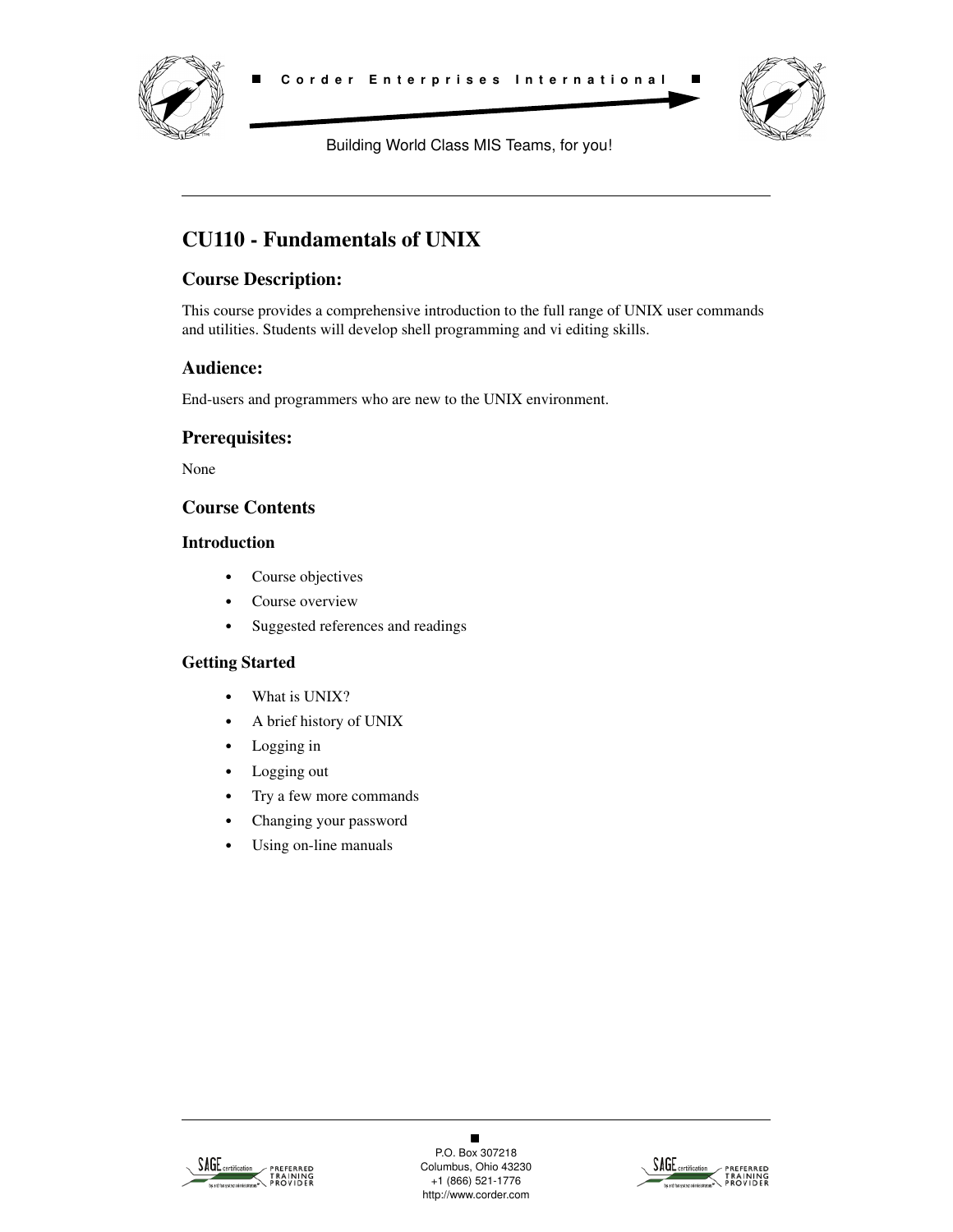#### **The File System - Files**

- **•** What is a file?
- **•** The ls command
- **•** The cat command
- **•** The more and pg commands
- **•** The head and tail commands
- **•** The cp command
- **•** The mv command
- **•** The rm command
- **•** File names

#### **The File System - Directories**

- **•** Hierarchical file system
- **•** Pathnames
- **•** The pwd command print working directory
- The cd command change directory
- **•** The mkdir command make directories
- The rmdir command remove directories
- The cp command copy files
- **•** Two useful directory names . and ..

#### **Editing With vi**

- **•** What is vi?
- **•** The vi buffering process
- **•** Command mode and insert mode
- **•** Modes diagram
- **•** Getting started
- **•** Moving the cursor around

#### **Inserting text**

- **•** Deleting a character or line
- **•** Undo last command
- **•** Opening a new line
- **•** Save your work or abort the session
- **•** Review of vi commands



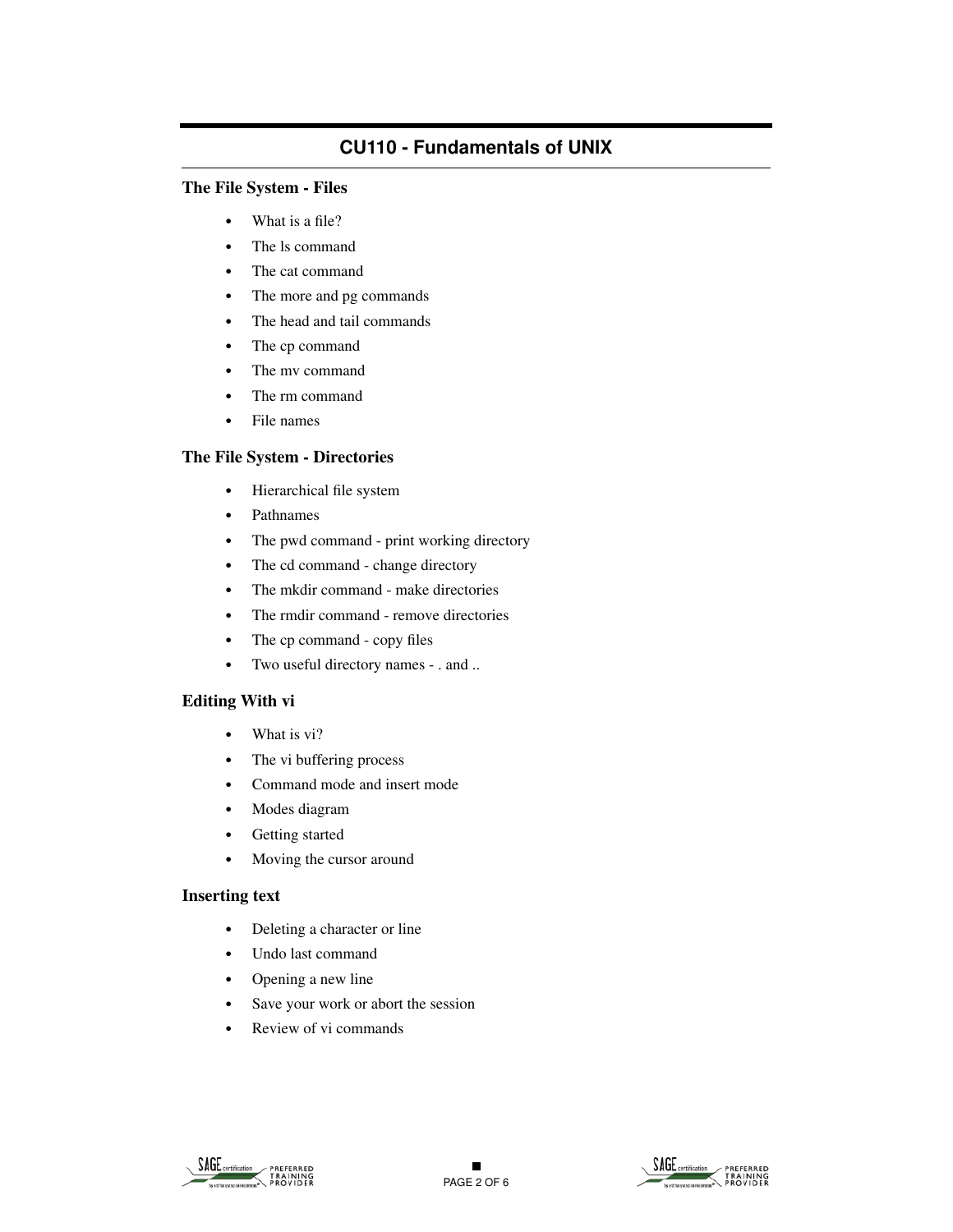#### **More Editing With vi**

- **•** Scrolling the buffer
- **•** Cursor motion commands w, W, b, B, e, E
- **•** Cursor motion commands \$, ^, 0, G
- **•** Cursor motion commands f, t, F, T
- **•** Delete operator d
- **•** Change operator c
- **•** Yank operator y
- **•** Put commands p, P
- Searching for a pattern  $/$ , n, N, ?
- **•** The join command
- The file command :f
- Edit fi le command :e
- **•** Cut and paste between files
- **•** Read file command :r
- **•** Set options command
- Set options command .exrc fi le

#### **Personal Utilities**

- **•** The date utility
- **•** The bc utility
- **•** The expr utility
- **•** The cal utility
- **•** The news utility
- **•** The id utility
- **•** The uname utility
- The fi nger utility
- **•** The script utility
- **•** The clear utility
- **•** Appendix: The at and crontab utilities



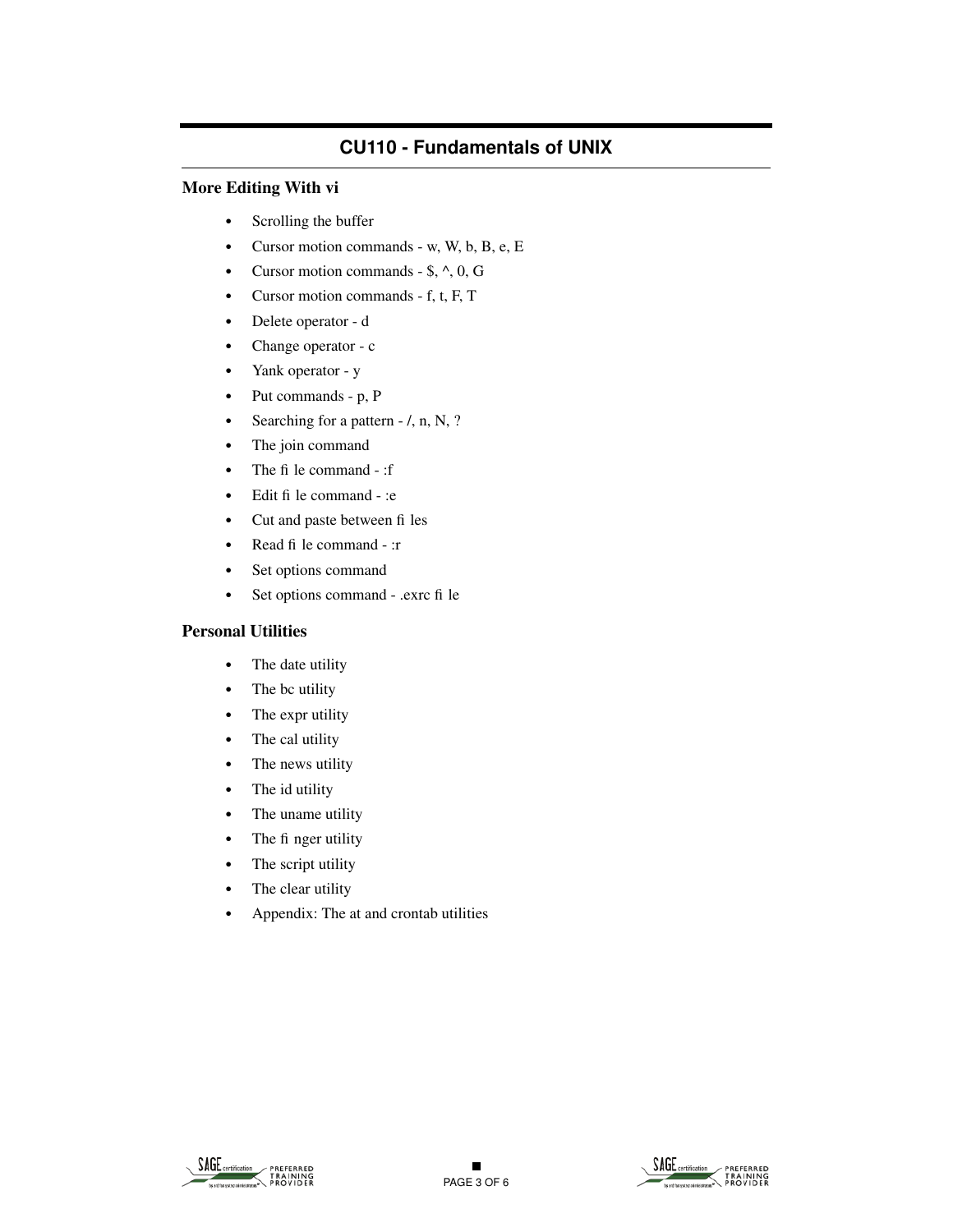#### **Text Handling Utilities**

- **•** The grep utility
- **•** The tr utility
- **•** The cut utility
- **•** The paste utility
- **•** The sort utility
- **•** The wc utility
- **•** The diff utility
- **•** The lp utility

#### **File System Security**

#### **File permissions**

- **•** The chmod utility
- **•** Directory permissions
- **•** The umask command

### **File System Management Utilities**

- The fi nd utility
- **•** The df utility
- **•** The du utility
- **•** Compressing files
- **•** The ln utility
- **•** The ulimit utility
- **•** The tar utility

### **Communication Utilities**

- **•** The write and talk utilities
- **•** The mesg utility
- **•** Mail overview
- **•** The mail utility
- **•** The mailx utility
- **•** elm electronic mail
- **•** Sending mail with elm
- **•** Reading mail with elm
- **•** Customizing elm
- **•** elmrc example



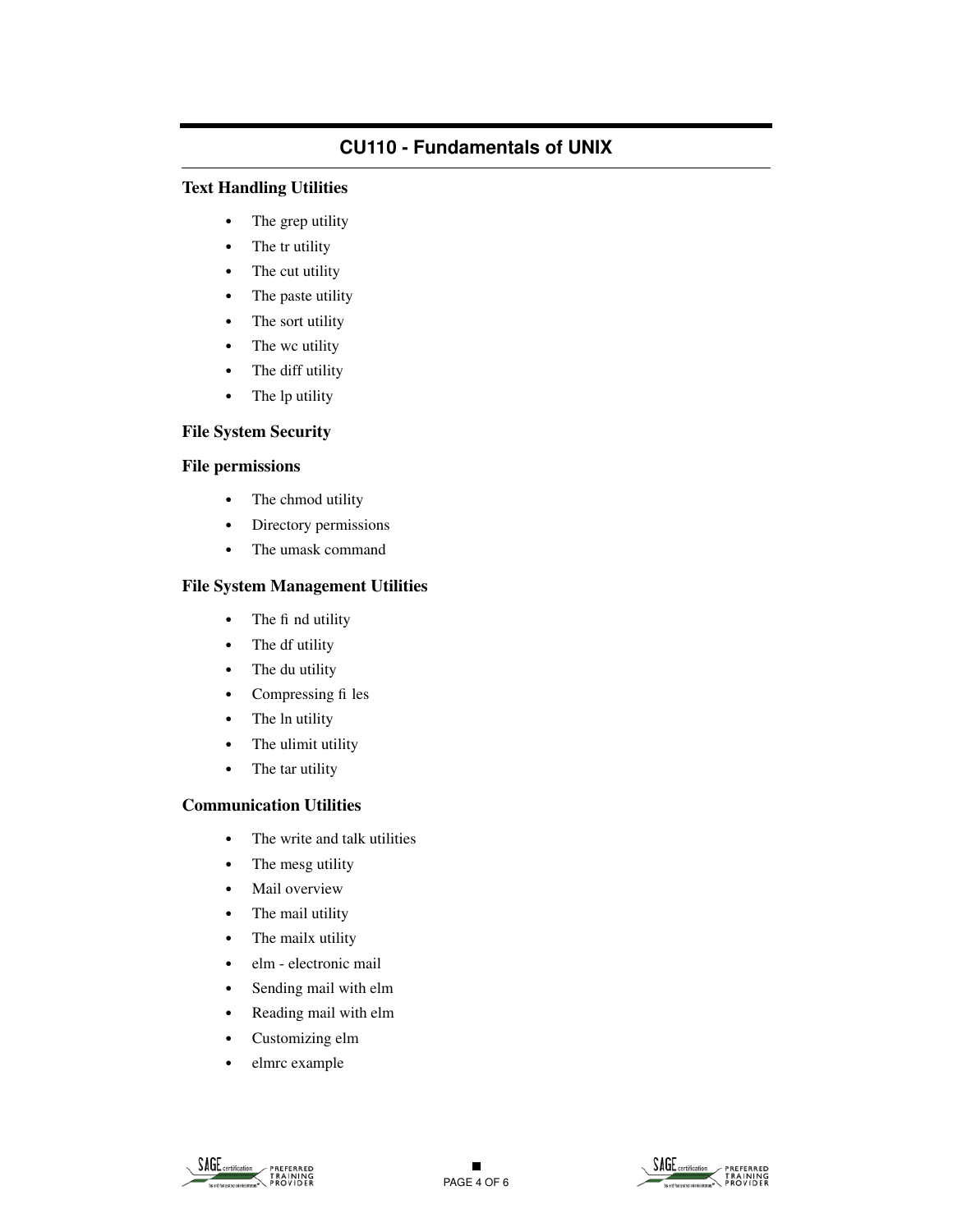#### **Using the Shell**

- **•** What is a shell?
- **•** Which shell?
- **•** The command line
- **•** Standard input, standard output and standard error
- **•** Using default standard in and standard output
- **•** I/O redirection
- **•** Appending output of a file
- **•** Pipes
- **•** The tee utility

#### **Filename Generation**

- **•** Filename generation
- **•** The ? special character
- **•** The \* special character
- **•** The [ ] special characters
- **•** The ! special characters

#### **Introduction to Shell Programming**

- **•** Shell programming objectives
- **•** Overview
- **•** Suggested references and reading

#### **UNIX Processes**

- **•** What is a process?
- **•** Process structure
- **•** The ps utility
- **•** Options to the ps utility
- **•** Background commands (&)
- **•** Killing background processes
- **•** Redirecting the standard error

#### **Shell Programming Concepts**

- **•** What is a shell?
- **•** What is a shell script?
- **•** Why use shell scripts?